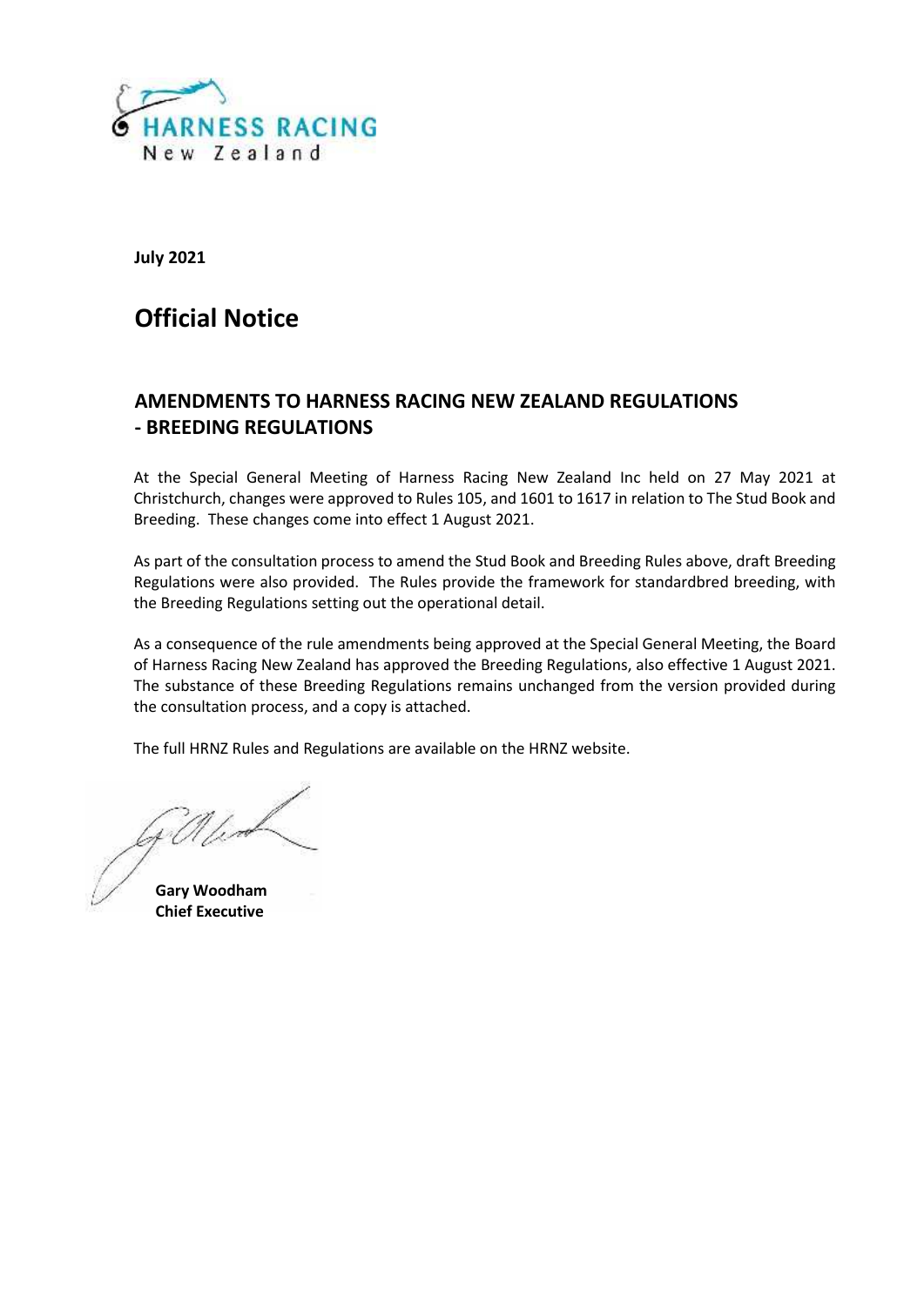#### **BREEDING REGULATIONS**

#### PART 1 PRELIMINARY PROVISIONS

### **1. NAME AND COMMENCEMENT**

- 1.1 These regulations are the Breeding Regulations made by the Board under the New Zealand Rules of Harness Racing and clause 14.4 of the Constitution of Harness Racing New Zealand Incorporated.
- 1.2 These regulations come into force on 1 August 2021.

#### **2. OBJECT AND PURPOSE**

- 2.1 These regulations amend and consolidate the Breeding Regulations, Stallion Registration Regulations, and Stallion Registration – EVA Requirements Regulations.
- 2.2 These regulations are guided by these principles that:
	- 2.2.1 Harness racing is a sport that depends upon meeting international mutually agreed arrangements, community expectations on ethical breeding practices and animal welfare.
	- 2.2.2 Only one foetus from a mare shall be brought from its embryonic state to birth in each season.
	- 2.2.3 Only one horse for every mare in a season may be registered under the Rules.
	- 2.2.4 The accurate identification of the parentage of all standardbreds and the maintenance of the Stud Book as an accurate record of the genetics of the standardbred horse in New Zealand are paramount.
	- 2.2.5 The administrative arrangements under these regulations shall be designed to minimise compliance costs and shall include the use of online media.

### **3. INTERPRETATION**

3.1 In these regulations, unless the context otherwise requires:

**artificial breeding** means all non-natural service activities and associated techniques undertaken with the objective of creating a foetus to be taken from its embryonic state to a live foal and includes:

- a. artificial insemination;
- b. embryo transfer;
- c. the harvesting of eggs from a mare for storage and use at a later date;
- d. in vitro fertilization;
- e. any process by which an egg is fertilised outside the body of the mare and:
	- i. the fertilised egg is then implanted in the same or another mare's
		- uterus; or
		- ii. the fertilised egg or eggs are stored;
- f. the harvesting and storage of an embryo or embryos;
- g. the collection and storage of semen for use at a later date; and
- h. the placement of an embryo in a mare, whenever harvested.

**artificial insemination** means insemination of a mare with fresh, chilled, or frozen semen with the objective that the mare carries the foetus to full term.

**breeding technician** means a person holding a certificate issued under regulation 17 of these Regulations.

**chief executive** means chief executive of HRNZ or other person authorised to act on the chief executive's behalf.

**embryo transfer** means insemination of a mare with fresh semen, chilled semen, or frozen semen with the objective that the resulting embryo is collected and then placed in a surrogate mare which carries, or it is intended to carry, the foetus to full term.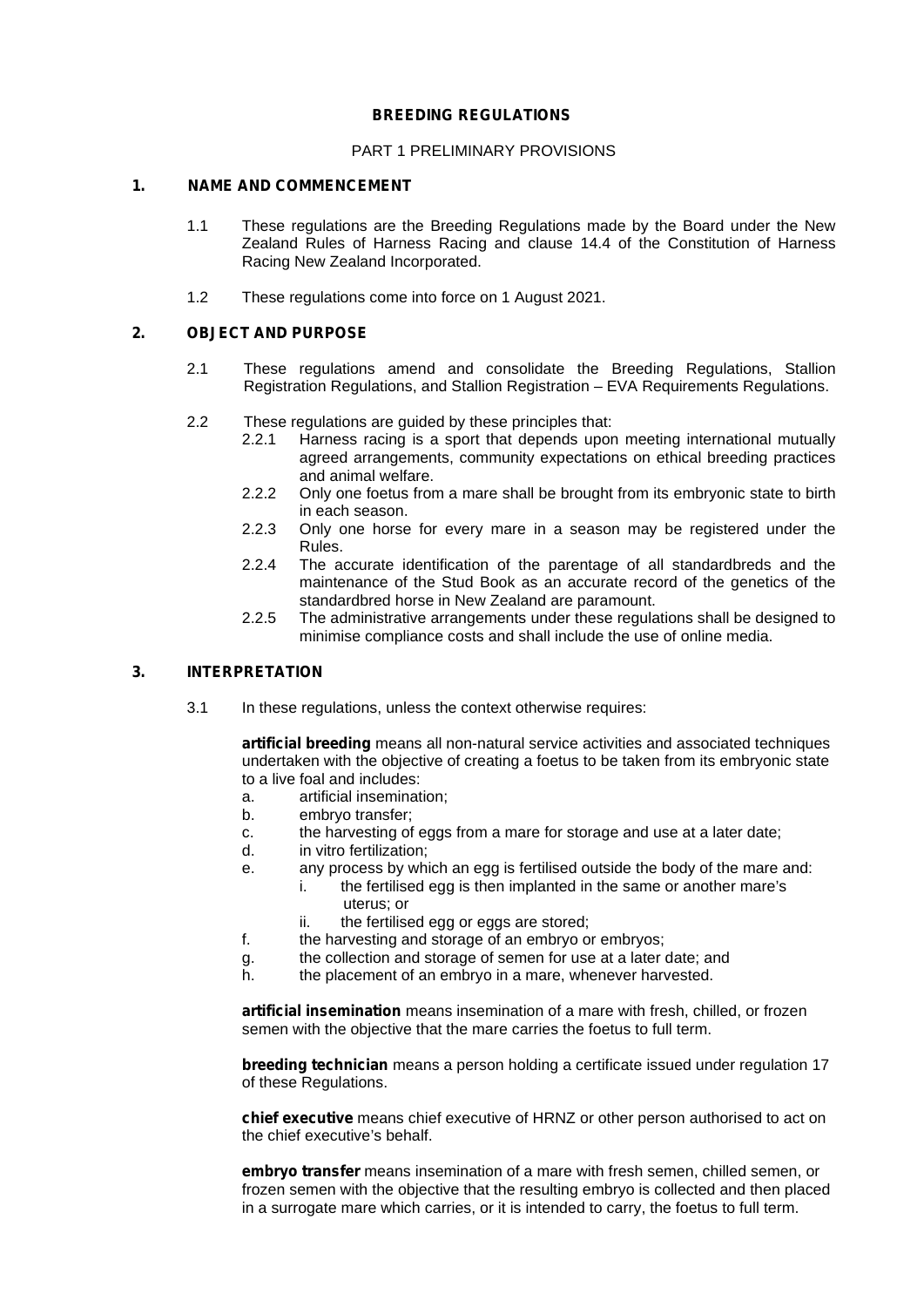**HRNZ** means Harness Racing New Zealand Incorporated.

**mare** includes a filly.

**Rules** means the New Zealand Rules of Harness Racing.

**season** means the period from 1 August in a year to 31 July in the following year.

**stud-book** means genealogical record of a horse recorded by HRNZ at the time of registration.

**stud manager** means the person having in their care a stallion or mare registered, or required to be registered, under the Rules or these regulations for the purpose of breeding standardbred horses.

**veterinarian** means a veterinary surgeon registered with the Veterinary Council of New Zealand holding a current certificate to practice.

#### PART 2 STALLIONS

#### **4. REGISTRATION OF STALLIONS FOR STUD DUTIES**

- 4.1 A stud manager must apply to the Chief Executive to register a stallion prior to the commencement of stud duties in a stallion's first season at stud and no later than 1 October in each following season.
- 4.2 The application shall be in a form prescribed by the Chief Executive and it may include an online application.
- 4.3 An application to register shall include:
	- 4.3.1 full particulars of the stallion;<br>4.3.2 full particulars of the owner a
	- full particulars of the owner and stud manager;
	- 4.3.3 in the case of a stallion resident in New Zealand the place where the stallion will stand;
	- 4.3.4 in the case of a stallion not resident in New Zealand the place services will be performed and if required require a certificate from the controlling body in the country or state in which the horse is domiciled, which states:
		- 4.3.4.1 name, age, sex, colour and pedigree; and
		- 4.3.4.2 confirmation of registration as a standardbred;
		- 4.3.4.3 confirmation that the horse is eligible for stallion duties in its country or state of domicile.
	- 4.3.5 details of the person responsible for the furnishing of the certificates, returns or information required by these Rules or any Regulation;
	- 4.3.6 such further matters as are required by any Regulation made by the Board pursuant to these Rules.
- 4.4 The Board may set fees for an application under this rule which may be based on the number of mares served by the stallion on the preceding season.
- 4.5 The Board may set fees for an application under this section which may be based on the number of mares served by the stallion on the preceding season.
- 4.6 The Chief Executive may grant or refuse an application made under this regulation.
- 4.7 The Chief Executive must refuse an application if the stallion does not qualify as a standardbred under rule 1603.
- 4.8 Where an application is granted it may be subject to any conditions which the Chief Executive may impose.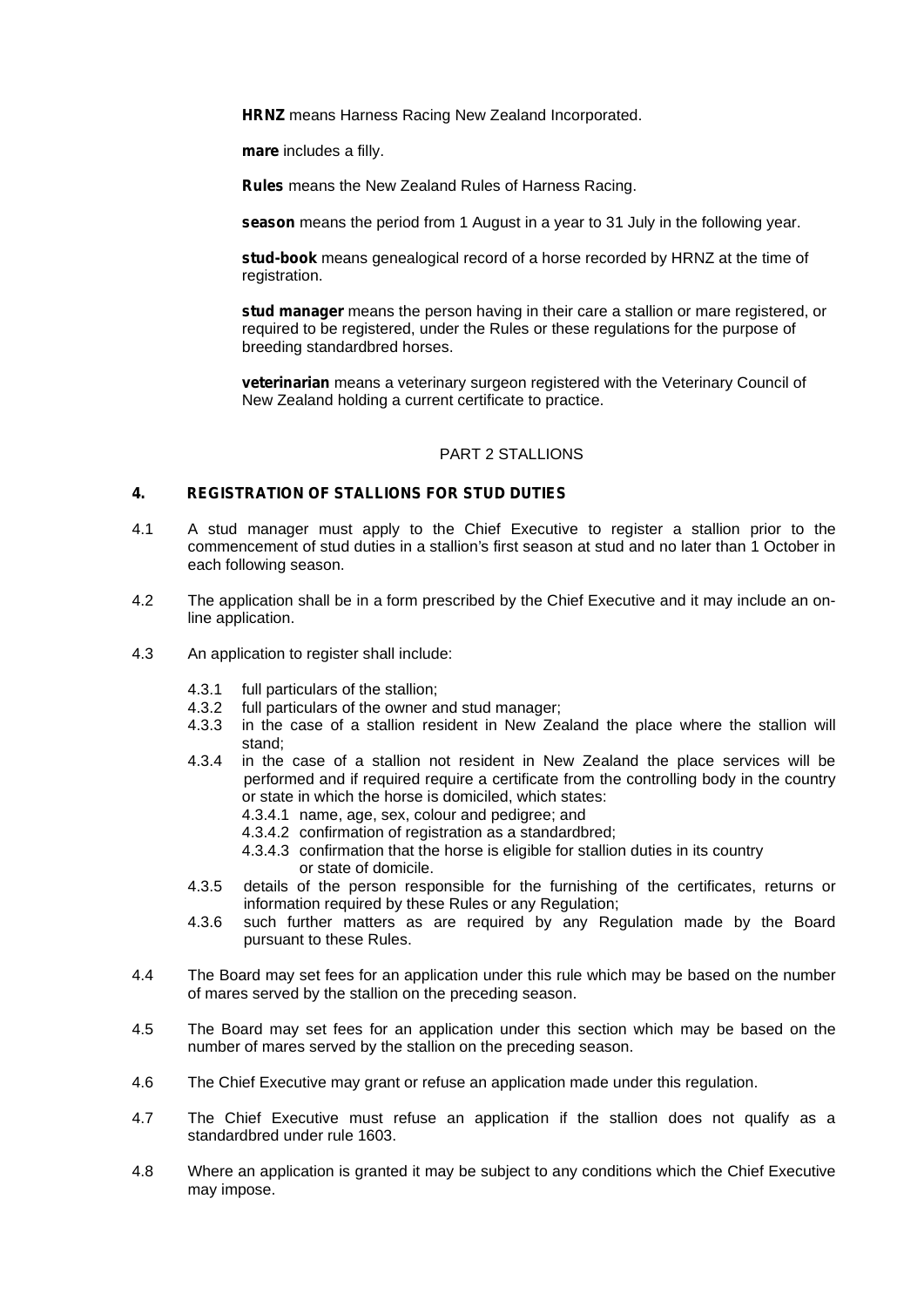- 4.9 It shall be a standard condition of an approval that:
	- 4.9.1 that the premises at which such stallion is to be kept shall be maintained in a satisfactory condition;
	- 4.9.2 that the premises provide for the care and welfare of the stallion to the satisfaction of the chief executive and that stallion and any broodmare and foal are cared for accordingly;
	- 4.9.3 the premises may be subject to inspection by an official of Harness Racing New Zealand at any reasonable time;
	- 4.9.4 notice of the change of ownership of the stallion and of the transfer of the stallion to the charge, care or control of another person at a different address for stud purposes be given by the owner within seven days thereof to the Chief Executive.
- 4.10 Where an application is granted it may be subject to any conditions which the Chief Executive may impose.
- 4.11 The Chief Executive is not required to provide reasons for a decision to approve or refuse an application, or to impose conditions.
- 4.12 The Chief Executive may cancel the registration of a stallion:
	- 4.12.1 If the place at which the stallion stands or at which services are preformed are not maintained in a satisfactory condition or at which the satisfactory care and welfare of the stallion, broodmare and foal is not maintained;
	- 4.12.2 in the event of non-compliance with any requirements of the:
		- 4.12.2.1 Import Health Standard: Horses issued under s 24A of the Biosecurity Act 1993; or
		- 4.12.2.2 Import Health Standard: Semen and Embryos from Horses (Equidae) issued under s 24A of the Biosecurity Act 1993.
		- 4.12.2.3 Any Import Health Standard that replaces the Standard referred to in 4.12.2.1 or 4.12.2.2.

# PART 3 APPROVAL FOR ARTIFICIAL BREEDING

### **5. APPROVED PERSONS WHO MAY UNDERTAKE ARTIFCIAL BREEDING**

- 5.1 A veterinarian may practice all forms of artificial breeding.
- 5.2 A breeding technician may only practice artificial insemination if granted a certificate under regulation 9.

#### **6. APPLICATION FOR APROVAL TO UNDERTAKE ARTIFICIAL BREEDING**

- 6.1 An owner or lessee of a mare, or a veterinarian on behalf of such owner or lessee, must apply to the Chief Executive for approval to undertake any form of artificial breeding except where the artificial breeding is by way of artificial insemination.
- 6.2 An application must be in a form prescribed by the Chief Executive which may include an on-line application.
- 6.3 The Board may set fees for various types of applications under this regulation.

#### **7. APPROVAL OF APPLICATIONS**

- 7.1 The Chief Executive may grant or refuse an application made under regulation 6.
- 7.2 Where an application is granted it will be subject to the standard conditions set out in regulation 8 and any special conditions which the Chief Executive may impose.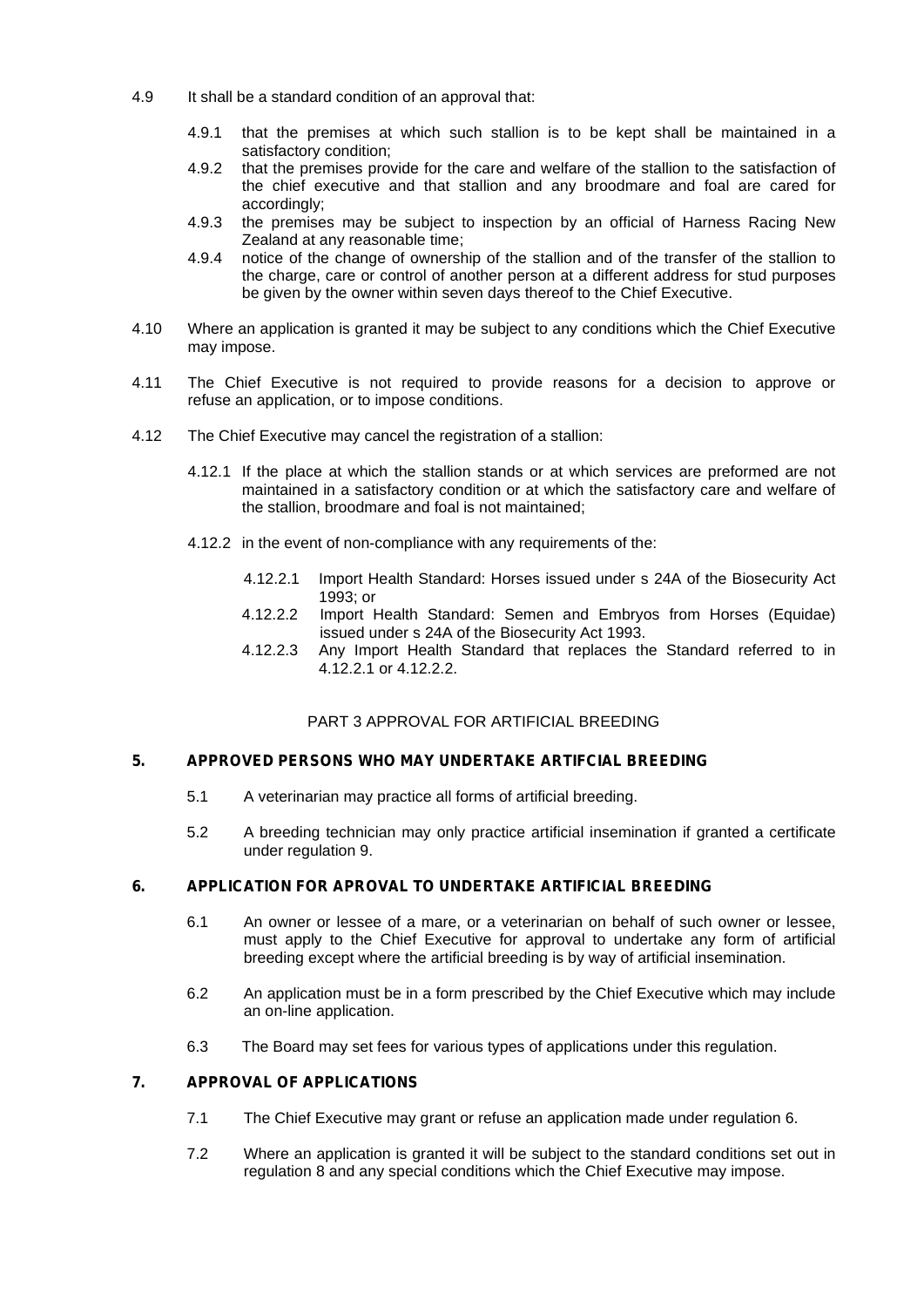- 7.3 A decision on an application should be given, if practicable, within three working days after the application is received.
- 7.4 The Chief Executive is not required to provide reasons for a decision to approve or refuse an application, or to impose special conditions.

# **8. STANDARD CONDITIONS OF APPROVAL**

- 8.1 It shall be a standard condition of every approval for artificial breeding that:
	- 8.1.1 Only one foetus from a mare, however and whenever conceived, shall be brought from its embryonic state to birth in a season.
	- 8.1.2 Any collection and freezing of an embryo or oocyte shall be immediately notified to the Chief Executive.
	- 8.1.3 The person who applies for an approved artificial breeding procedure shall notify the Chief Executive before 31 March in the season on any procedure that is not performed or has been unsuccessful.
	- 8.1.4 Any horse produced:
		- 8.1.4.1 by a cloning process referred to in rule 1613;<br>8.1.4.2 by sexing of semen and embryos referred to i
		- 8.1.4.2 by sexing of semen and embryos referred to in rule 1614;<br>8.1.4.3 involving imported embryos referred to in rule 1615; or
		- involving imported embryos referred to in rule 1615; or
		- 8.1.4.4 using frozen embryos, frozen oocytes, or oocytes from a decease mare referred to in 1616,

is not eligible for registration under the Rules or to be admitted to the Stud Book.

#### PART 4 BREEDING TECHNICIANS

#### **9. APPLICATION FOR CERTIFICATE FOR BREEDING TECHNICIAN**

- 9.1 A person, not being a veterinarian, may apply to the Chief Executive for a certificate authorising that person to practice artificial insemination.
- 9.2 The application for a certificate shall be in a form prescribed by the Chief Executive and may include an on-line application.
- 9.3 The application must include:
	- 9.3.1 a certificate in writing from a veterinarian that the applicant is competent to perform artificial breeding by artificial insemination;
	- 9.3.2 a statement of the applicant's qualifications and experience relevant to the person being a fit and proper person to obtain a certificate; and
	- 9.3.3 a description of where the applicant intends to perform artificial breeding or artificial insemination.
- 9.4 The Chief Executive may grant or refuse an application made under this regulation.
- 9.5 Where an application is granted it may be subject any condition which the Chief Executive may impose.
- 9.6 The Chief Executive is not required to provide reasons for a decision to approve or refuse an application, or to impose conditions.
- 9.7 A certificate may be issued for a term of up to five years and may be reissued on the completion of a new application under clause 9.1.
- 9.8 The Board may set a fee for applying for a certificate under this regulation.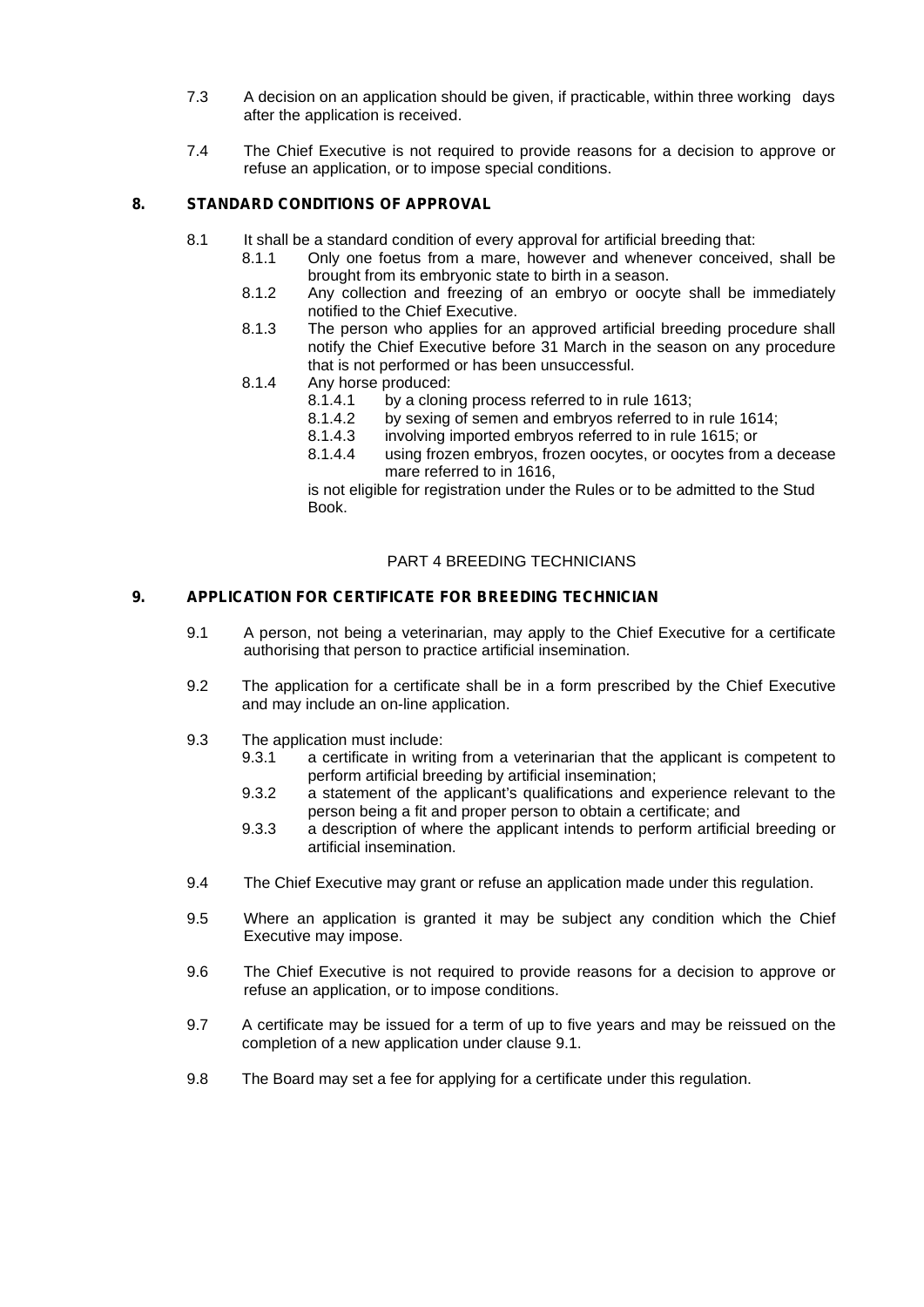#### **10. TRANSPORTATION OF SEMEN FROM A STALLION RESIDENT IN NEW ZEALAND**

- 10.1 This regulation applies to semen collected from a stallion resident in New Zealand and transported within New Zealand for use in artificial breeding.
- 10.2 An owner or stud manager may apply to the Chief Executive for a Semen Transport Service Certificate to use fresh, chilled, or frozen semen transported from the premise at which it is collected for use in artificial breeding.
- 10.3 An application must be made for a stallion before the first dose of semen is transported in each year.
- 10.4 The application shall be in a form prescribed by the Chief Executive and it may include an on-line application.
- 10.5 The Chief Executive may grant or refuse an application made under this regulation.
- 10.6 Where an application is granted it may be subject any condition which the Chief Executive may impose.
- 10.7 The Chief Executive is not required to provide reasons for a decision to approve or refuse an application, or to impose conditions.
- 10.8 The Chief Executive must refuse an application for a stallion: 10.8.1 not registered under the Rules; or<br>10.8.2 which is an Equine Viral Arteritis s which is an Equine Viral Arteritis shedder stallion
- 10.9 The Chief Executive after granting an approval shall forward to the stud manager or owner a Semen Transport Service Certificate.
- 10.10 The Board may set a fee for applying for a certificate under this regulation.

#### **11. TRANSPORTATION OF SEMEN FROM A STALLION NOT RESIDENT IN NEW ZEALAND**

- 11.1 This regulation applies when the semen used in artificial breeding is collected from a stallion not resident in New Zealand and transported for use in New Zealand.
- 11.2 The stallion must be registered under the Rules.
- 11.3 Before registration is approved a certified copy of the analysis of the DNA typing of the stallion is to be delivered to the Chief Executive by the controlling body in the country or state in which the stallion is domiciled.
- 11.4 A separate application is to be made and approval shall be made and obtained for each stallion before the first dose of semen is transported in each season.
- 11.5 The Chief Executive may cancel the registration of a stallion where there has been non-compliance with any requirements of the Import Health Standard: Semen and Embryos from Horses (Equidae) issued under s 24A of the Biosecurity Act 1993 or any Standard that replaces the Import Health Standard: Semen and Embryos from Horses (Equidae).
- 11.6 No approval shall be granted in respect of the semen of any stallion which is an Equine Viral Arteritis shedder stallion.
- 11.7 HRNZ on the granting of an approval shall forward to the stud manager or owner a Semen Transport Service Certificate.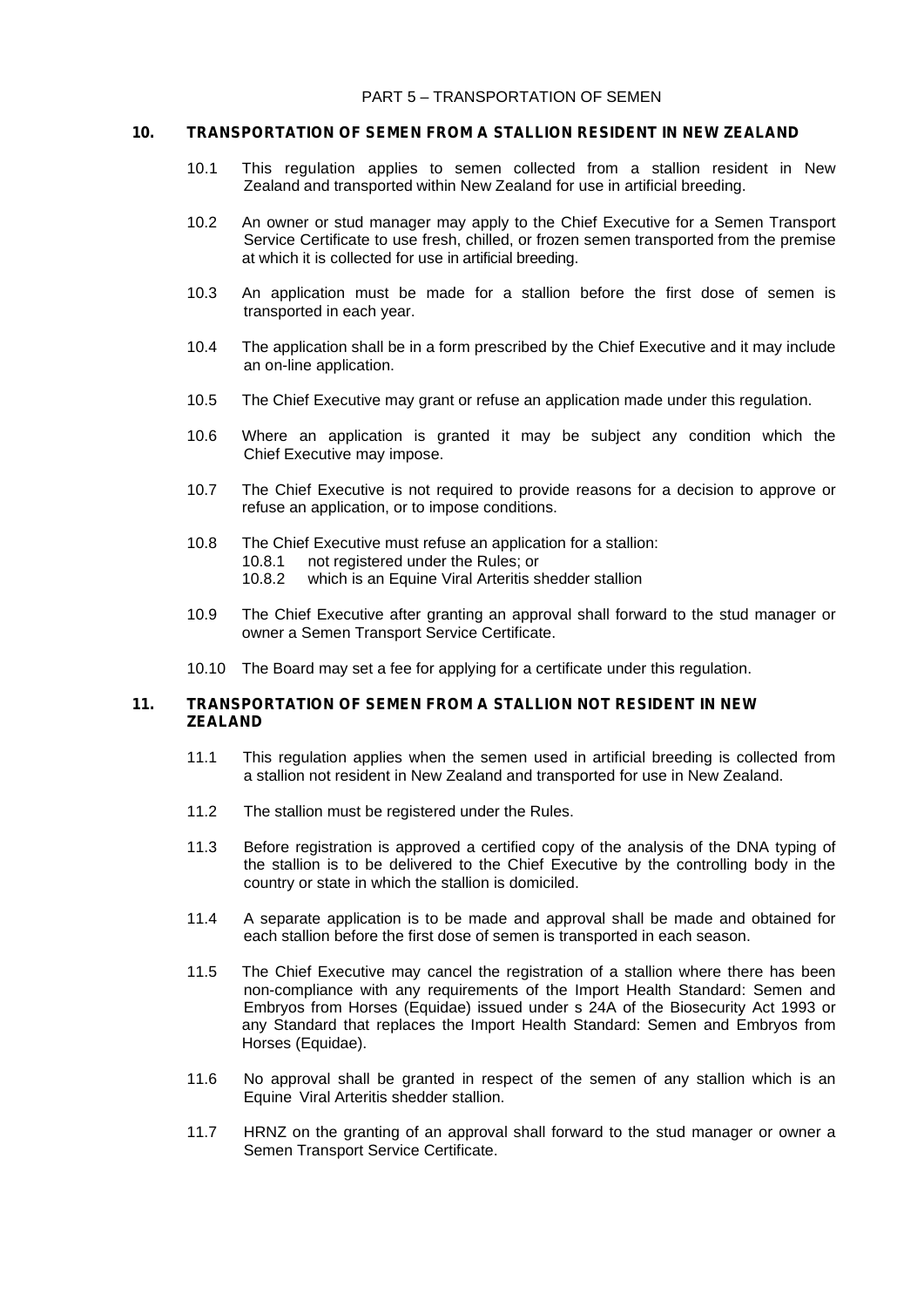#### **12. DNA TYPING AND HORSE IDENTIFICATION**

- 12.1 This regulation applies to the following horses:
	- 12.1.1 a stallion registered for stud duties or for which there is an application to register the stallion:
	- 12.1.2 a mare which has produced a live foal; and
	- 12.1.3 a donor mare of a live foal.
- 12.2 The Chief Executive may, and shall when requested by the Board, require a person authorised by them to obtain DNA samples from a horse:
	- 12.2.1 to identify a horse, foal, its sire, or its dam; or
	- 12.2.2 to ensure the accuracy or proper compilation of the Stud Book.
- 12.3 Before a foal is weaned or at least three weeks before registration (whichever is the earlier) the owner or other person having charge, care or control of a mare must present the foal at a time and place as directed by the Chief Executive or any other person appointed by him or her, for the purpose of having the foal identified and for a sample to be taken for DNA analysis under the Horse Registration and Naming Regulations and the owner must pay to HRNZ the DNA typing and identification fee set by the Board.
- 12.4 The Chief Executive may direct any owner or other person having charge, care or control of a mare served by a stallion to present the mare at a time and place as directed by the Chief Executive or any other person appointed by him or her for the purpose of having the mare identified and for a sample to be taken for DNA analysis and the owner of the mare must pay to HRNZ the DNA typing and identification fee set by the Board.

#### **13. DNA – NON-RESIDENT STALLIONS**

- 13.1 A person who applies under the Rules to register a stallion that is not resident in New Zealand is required to have a certified copy of the analysis of the DNA typing of the stallion to be delivered to the Chief Executive by the controlling body in the country or state in which the stallion is domiciled.
- 13.2 The Chief Executive may at any time, and shall when requested by the Board, require that any person authorised by them obtain a DNA sample for analysis from a stallion that is not resident in New Zealand.
- 13.3 The person who applied for registration under clause 13.1 must pay the costs incurred in:
	- 13.3.1 obtaining the DNA typing from the controlling body; and
	- 13.3.2 obtaining a DNA sample, analysing the DNA sample, and reporting of results of analysis.

#### **14. DNA – ARTIFICIAL BREEDING**

- 14.1 The Chief Executive may, and shall when required by the Board, require that a person authorised by him or her to obtain a semen sample for DNA analysis when the semen is being:
	- 14.1.1 collected for artificial breeding.
	- 14.1.2 held for artificial breeding.
	- 14.1.3 used for artificial breeding.

# **15. ANALYSIS OF DNA SAMPLES AND REGISTRATION**

15.1 A sample obtained under these regulations for DNA analysis shall be forwarded to a laboratory approved by the Board for DNA typing in accordance with the Chief Executive's directions.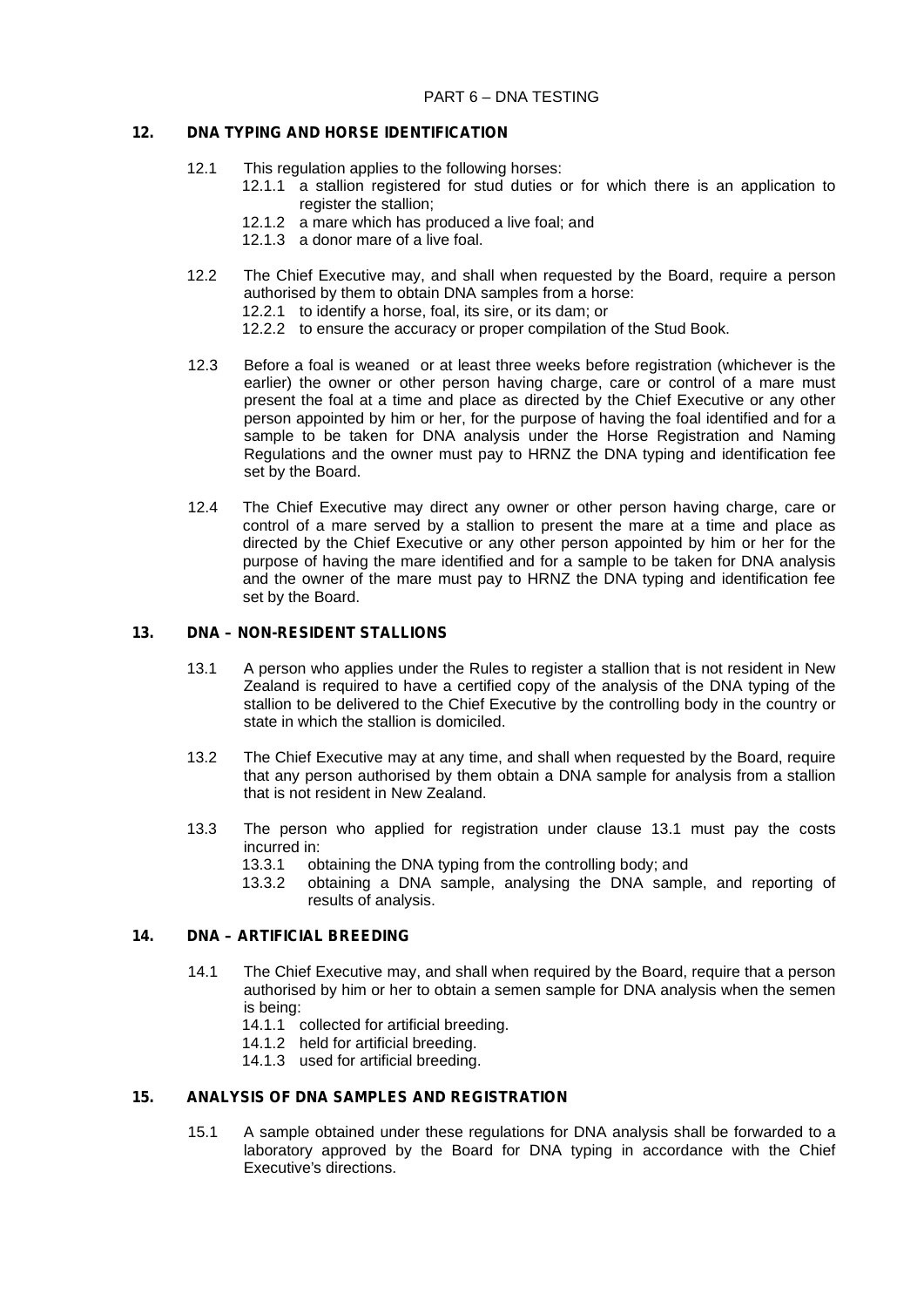- 15.2 If a sample is not acceptable to the laboratory for any reason a further sample shall be taken and forwarded to the laboratory for analysis.
- 15.3 The laboratory shall carry out the DNA typing (or such other analysis as requested), on a basis agreed between the laboratory and HRNZ, and provide its report to the Chief Executive.

#### PART 7 CERTIFICATE OF SERVICE

#### **16. CERTIFICATE OF SERVICE**

- 16.1 A Certificate of Service shall be in a form prescribed by the Chief Executive and it may include an on-line form.
- 16.2 An owner of a stallion must, in each season, complete a Certificate of Service for each mare served by the stallion which must include:
	- 16.2.1 the name of the stallion;
	- 16.2.2 the name of the mare;
	- 16.2.3 the means by which service was effected;
	- 16.2.4 the name of the surrogate mare if applicable;
	- 16.2.5 whether the service resulted in a pregnancy if known;
	- 16.2.6 last date of service; and
	- 16.2.7 the name of facility to where the semen was sent.
- 16.3 The owner must send a Certificate of Service for each mare served to the Chief Executive no later than the 28<sup>th</sup> of February in the season together with any fee set by the Board from time to time.
- 16.4 If a mare is served after the 28th day of February in a season, the Certificate of Service shall be sent to the Chief Executive together with any fee within 10 working days of the service.

#### PART 8 FOALING RETURNS

#### **17. FOALING RETURNS**

- 17.1 A Foaling Return shall be in a form prescribed by the Chief Executive and it may include an on-line form.
- 17.2 An owner, or other person having charge, care or control, of a mare must complete a Foaling Return for each mare serviced by a stallion
- 17.3 The Foaling Return must be sent to the Chief Executive.
- 17.4 The owner, or other person having charge, care or control, of a mare must send to the Chief Executive the Foaling Return, together with any fee from time to time set by the Board, no later than the 1<sup>st</sup> of April in the season the mare foaled or would normally have foaled as a result of such service.
- 17.5 A foaling Return sent to the Chief Executive may not be altered unless agreed to by the Board and on payment of any fee set from time to time by the Board.

#### PART 9 FEES

# **18. FEES**

- 18.1 The fees payable under rule 1605 and these regulations determined by the Board from time to time are set out in the First Schedule.
- 18.2 The owner of a mare, stallion, horse or foal shall jointly or separately pay the fees or costs prescribed by the Board from time to time being: 18.2.1 DNA typing fee for overseas stallion;